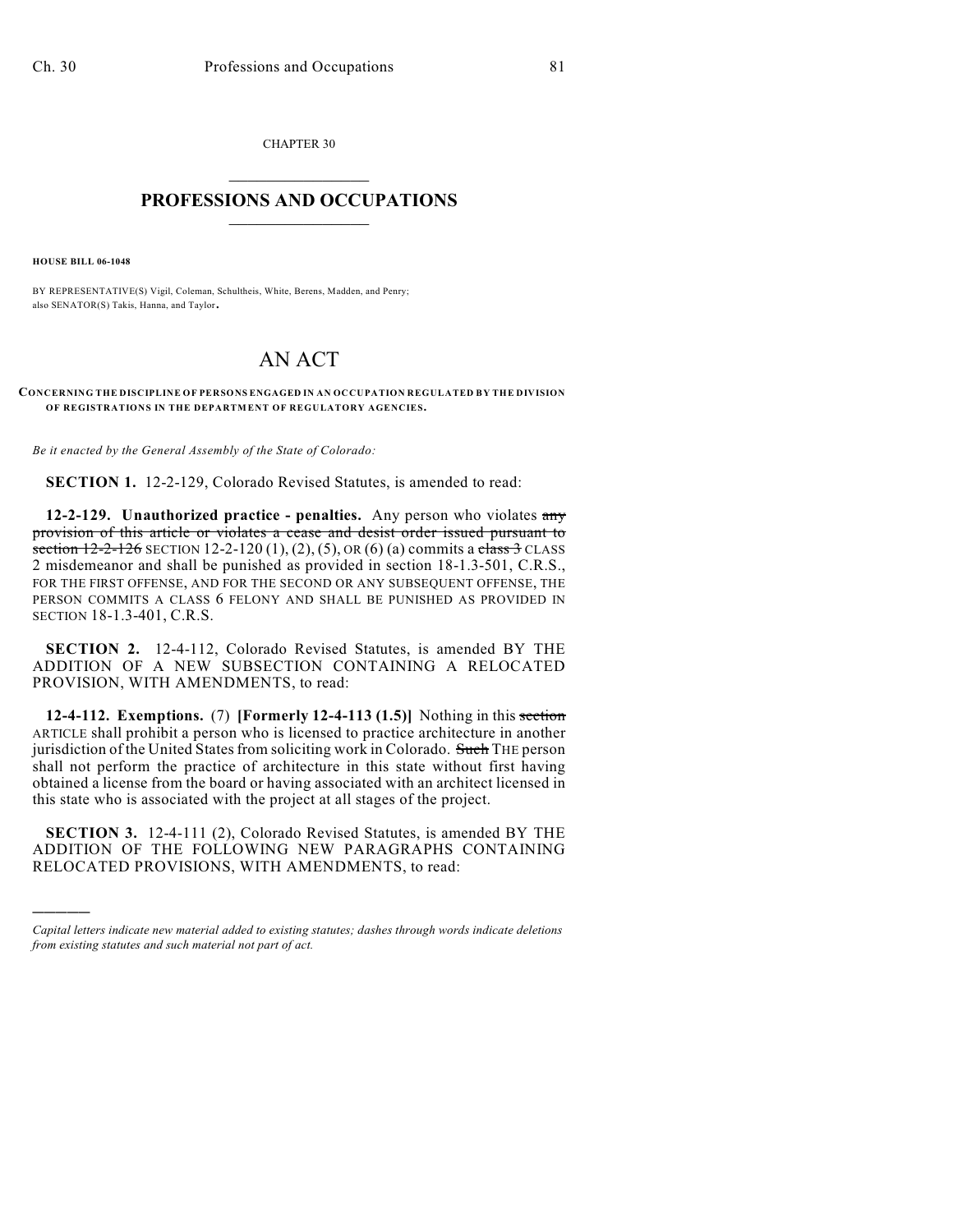**12-4-111. Discipline.** (2) Grounds for disciplinary action include:

(p) **[Formerly 12-4-113 (1) (a)]** Sell SELLING or fraudulently obtain OBTAINING or furnish FURNISHING a license or renewal of a license to practice architecture; or

(q) **[Formerly 12-4-113 (1) (b)]** Engage ENGAGING in conduct which THAT is intended or reasonably might be expected to mislead the public into believing that such THE person is an architect; or

(r) **[Formerly 12-4-113 (1) (c) (IV)]** Engage ENGAGING in the practice of an architect as a corporation or partnership or group of persons, unless such entity meets the requirements of section 12-4-110.

**SECTION 4.** The introductory portion to 12-4-113 (1), Colorado Revised Statutes, is amended to read:

**12-4-113. Unauthorized practice - penalties.** (1) It is a class 3 misdemeanor for any person, including any corporation, association, or partnership, to: ANY PERSON WHO PRACTICES OR OFFERS OR ATTEMPTS TO PRACTICE ARCHITECTURE WITHOUT AN ACTIVE LICENSE ISSUED UNDER THIS ARTICLE COMMITS A CLASS 2 MISDEMEANOR AND SHALL BE PUNISHED AS PROVIDED IN SECTION 18-1.3-501, C.R.S., FOR THE FIRST OFFENSE, AND FOR THE SECOND OR ANY SUBSEQUENT OFFENSE, THE PERSON COMMITS A CLASS 6 FELONY AND SHALL BE PUNISHED AS PROVIDED IN SECTION 18-1.3-401, C.R.S.

**SECTION 5. Repeal of provisions being relocated in this act.** 12-4-113 (1)  $(a)$ ,  $(1)$   $(b)$ ,  $(1)$   $(c)$   $(IV)$ , and  $(1.5)$ , Colorado Revised Statutes, are repealed.

**SECTION 6. Repeal.** The introductory portion to 12-4-113 (1) (c) and 12-4-113  $(1)$  (c)  $(I)$ ,  $(1)$  (c)  $(II)$ ,  $(1)$  (c)  $(III)$ , and  $(2)$ , Colorado Revised Statutes, are repealed.

**SECTION 7.** 12-5.5-107, Colorado Revised Statutes, is amended BY THE ADDITION OF A NEW SUBSECTION to read:

**12-5.5-107. Cease and desist orders - unauthorized practice - penalties.** (5) ANY PERSON WHO PRACTICES OR OFFERS OR ATTEMPTS TO PRACTICE AUDIOLOGY SERVICES WITHOUT AN ACTIVE REGISTRATION ISSUED UNDER THIS ARTICLE COMMITS A CLASS 2 MISDEMEANOR AND SHALL BE PUNISHED AS PROVIDED IN SECTION 18-1.3-501, C.R.S., FOR THE FIRST OFFENSE, AND FOR THE SECOND OR ANY SUBSEQUENT OFFENSE, THE PERSON COMMITS A CLASS 6 FELONY AND SHALL BE PUNISHED AS PROVIDED IN SECTION 18-1.3-401, C.R.S.

**SECTION 8.** 12-5.5-205.5, Colorado Revised Statutes, is amended BY THE ADDITION OF A NEW SUBSECTION to read:

**12-5.5-205.5. Cease and desist orders - unauthorized practice - penalties.** (5) ANY PERSON WHO SELLS OR DIRECTLY OR INDIRECTLY NEGOTIATES TO SELL ANY HEARING DEVICE FOR THE HEARING IMPAIRED WITHOUT AN ACTIVE REGISTRATION ISSUED UNDER THIS ARTICLE COMMITS A CLASS 2 MISDEMEANOR AND SHALL BE PUNISHED AS PROVIDED IN SECTION 18-1.3-501,C.R.S., FOR THE FIRST OFFENSE, AND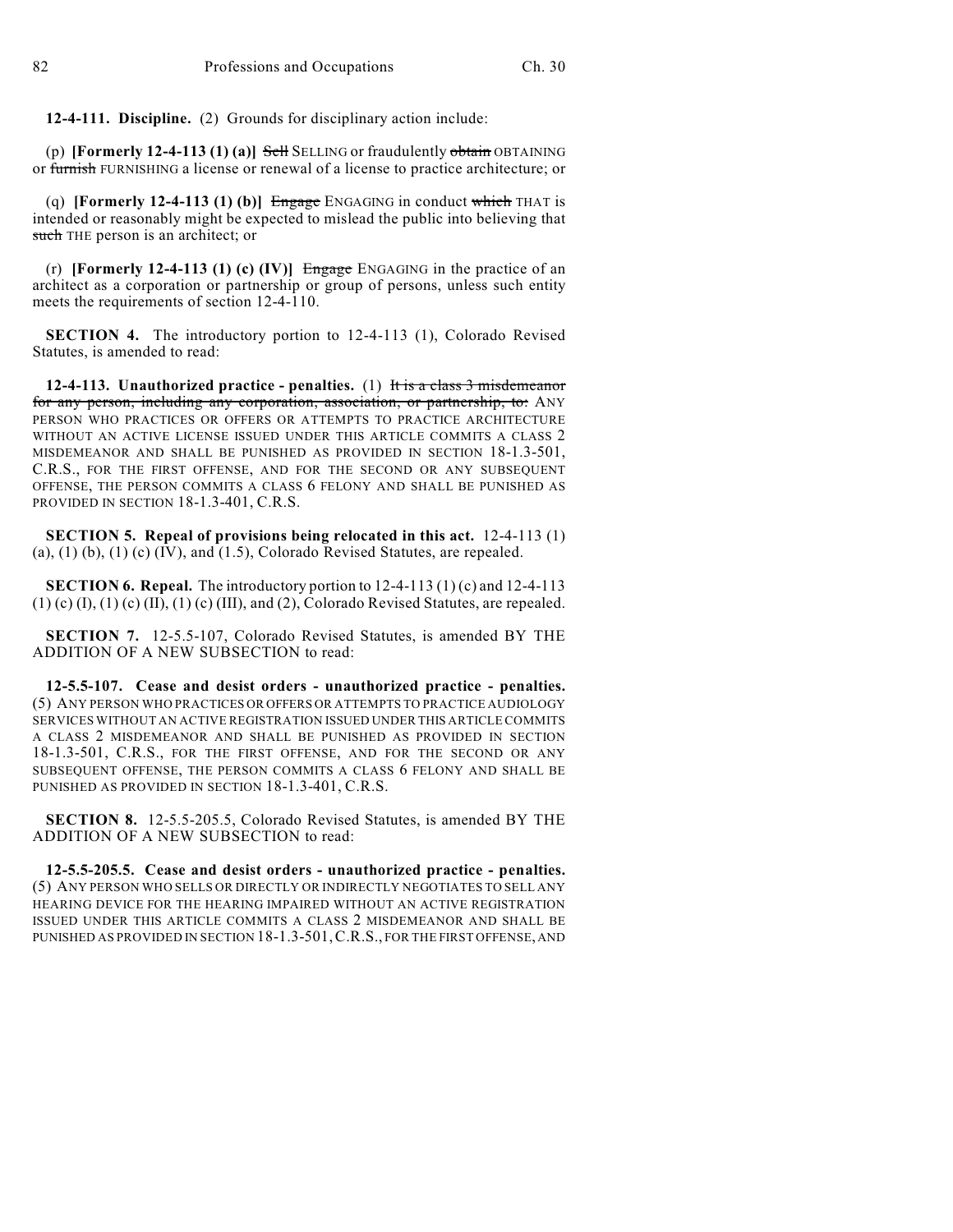FOR THE SECOND OR ANY SUBSEQUENT OFFENSE, THE PERSON COMMITS A CLASS  $6$ FELONY AND SHALL BE PUNISHED AS PROVIDED IN SECTION 18-1.3-401, C.R.S.

**SECTION 9.** 12-8-127 (1), Colorado Revised Statutes, is amended to read:

**12-8-127. Unauthorized practice - penalties.** (1) Any person practicing WHO PRACTICES OR OFFERS OR ATTEMPTS TO PRACTICE barbering, hairstyling, ESTHETICS, MANICURING, or cosmetology or any of the practices thereof, or providing esthetician or manicurist services, acting in any capacity wherein a license is required without a license provided for in this article; any person knowingly employing a barber, hairstylist, cosmetologist, esthetician, or manicurist who has not obtained such license; any person who falsely pretends to be qualified to practice such occupation; any person who permits anyone in such person's employ or under his or her supervision or control to practice barbering, hairstyling, or cosmetology or to practice as an esthetician or a manicurist without a license issued by the director; any person who obtains or attempts to obtain a license for money other than the required fee or other thing of value WITHOUT AN ACTIVE LICENSE ISSUED UNDER THIS ARTICLE commits a class 2 misdemeanor and shall be punished as provided in section 18-1.3-501, C.R.S., FOR THE FIRST OFFENSE, AND FOR THE SECOND OR ANY SUBSEQUENT OFFENSE, THE PERSON COMMITS A CLASS 6 FELONY AND SHALL BE PUNISHED AS PROVIDED IN SECTION 18-1.3-401, C.R.S.

**SECTION 10.** 12-10-110 (2), Colorado Revised Statutes, is amended to read:

**12-10-110. Violations.** (2) **Criminal penalties.** Any person who engages in a willful violation of this article OR OFFERS OR ATTEMPTS TO ENGAGE IN THE CONDUCT, PROMOTION, OR PERFORMANCE OF LIVE BOXING OR KICKBOXING MATCHES WITHOUT AN ACTIVE LICENSE OR PERMIT ISSUED UNDER THIS ARTICLE commits a class 2 misdemeanor and shall be subject to prosecution by the attorney general or the district attorney of the district in which the violation is alleged to have occurred and shall be punished as provided in section 18-1.3-501, C.R.S., FOR THE FIRST OFFENSE, AND FOR THE SECOND OR ANY SUBSEQUENT OFFENSE, THE PERSON COMMITS A CLASS 6 FELONY AND SHALL BE PUNISHED AS PROVIDED IN SECTION 18-1.3-401, C.R.S.

**SECTION 11.** 12-22-127, Colorado Revised Statutes, is amended to read:

**12-22-127. Unauthorized practice - penalties.** Any person who violates any of the provisions of this part 1 PRACTICES OR OFFERS OR ATTEMPTS TO PRACTICE PHARMACY WITHOUT AN ACTIVE LICENSE ISSUED UNDER THIS ARTICLE commits a class 2 misdemeanor and shall be punished as provided in section 18-1.3-501, C.R.S., FOR THE FIRST OFFENSE, and any person committing a second or subsequent offense commits a class 6 felony and shall be punished as provided in section 18-1.3-401, C.R.S.

**SECTION 12.** 12-23-118 (1), Colorado Revised Statutes, is amended BY THE ADDITION OF THE FOLLOWING NEW PARAGRAPHS CONTAINING RELOCATED PROVISIONS, WITH AMENDMENTS, to read:

**12-23-118. Violations - citations - settlement agreements - hearings - fines.** (1) The board may deny, suspend, revoke, refuse to renew, or issue a letter of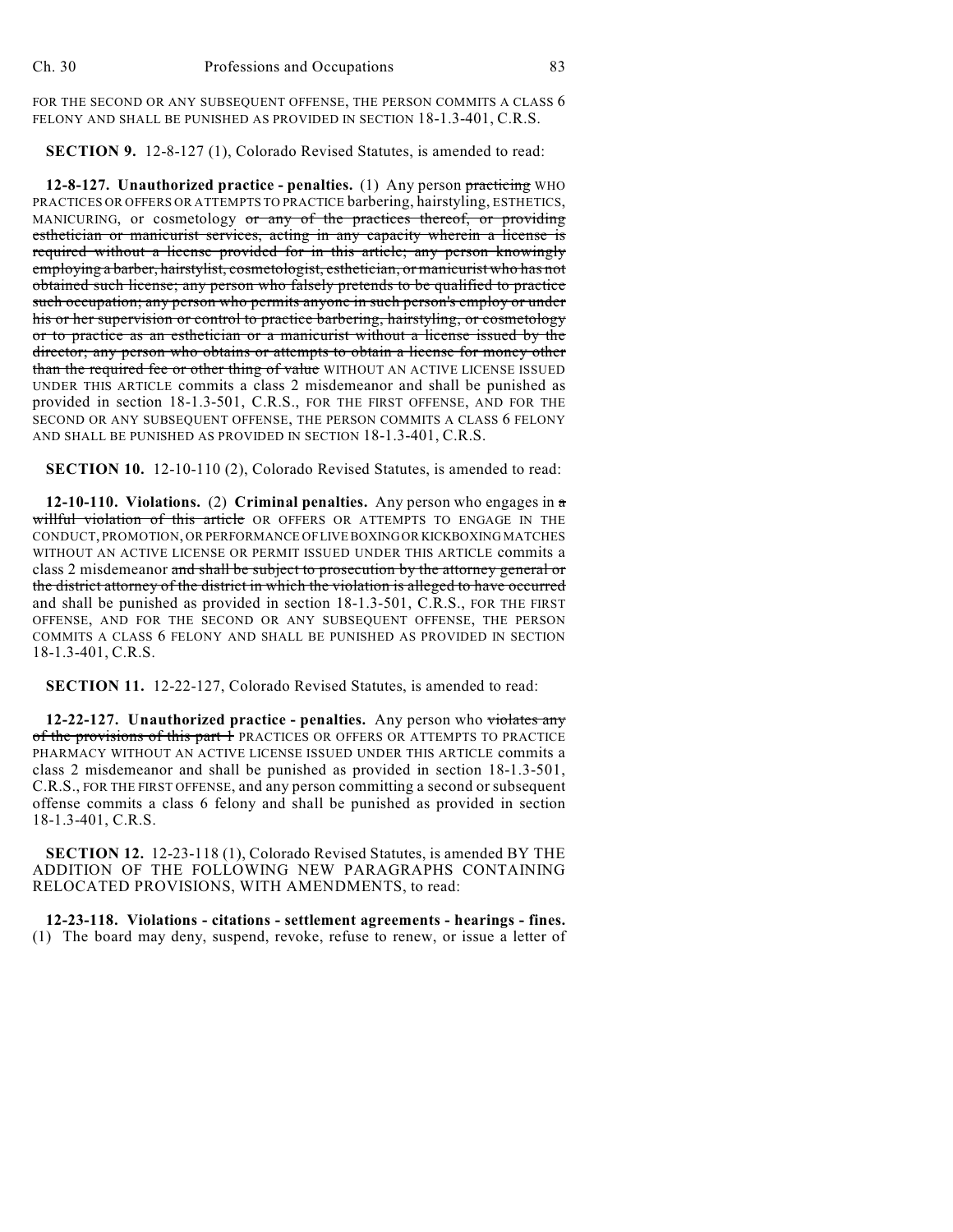admonition in regard to any license or registration issued or applied for under the provisions of this article, may place a licensee or registrant on probation, or may issue a citation to a licensee, registrant, or applicant for licensure for any of the following reasons:

(n) **[Formerly 12-23-119 (1) (b)]** To practice PRACTICING as a residential wireman, journeyman, master, contractor, or apprentice during a period when the licensee's license or the registrant's registration has been suspended or revoked;

(o) **[Formerly 12-23-119 (1) (c)]** To sell SELLING or fraudulently obtain or furnish OBTAINING OR FURNISHING a license to practice as a residential wireman, journeyman, or master or to aid or abet AIDING OR ABETTING therein;

(p) **[Formerly 12-23-119 (1) (d)]** In conjunction with any construction or building project requiring the services of any person regulated by this article, to willfully disregard or violate DISREGARDING OR VIOLATING:

(I) Any building or construction law of this state or any of its political subdivisions;

(II) Any safety or labor law;

(III) Any health law;

(IV) Any workers' compensation insurance law;

(V) Any state or federal law governing withholdings from employee income, including but not limited to income taxes, unemployment taxes, or social security taxes; or

(VI) Any reporting, notification, or filing law of this state or the federal government.

**SECTION 13.** 12-23-119 (2), Colorado Revised Statutes, is amended to read:

**12-23-119. Unauthorized practice - penalties.** (2) Any person who violates any provision of this section PRACTICES OR OFFERS OR ATTEMPTS TO PRACTICE THE PROFESSION OF AN ELECTRICIAN WITHOUT AN ACTIVE LICENSE ISSUED UNDER THIS ARTICLE commits a class 1 CLASS 2 misdemeanor and shall pay a fine BE PUNISHED as provided in section 18-1.3-501, C.R.S., FOR THE FIRST OFFENSE, AND FOR THE SECOND OR ANY SUBSEQUENT OFFENSE, THE PERSON COMMITS A CLASS 6 FELONY AND SHALL BE PUNISHED AS PROVIDED IN SECTION 18-1.3-401, C.R.S.

**SECTION 14. Repeal.** 12-23-118 (5) (c), the introductory portion to 12-23-119 (1), and 12-23-119 (1) (a), Colorado Revised Statutes, are repealed.

**SECTION 15. Repeal of provisions being relocated in this act.** 12-23-119 (1) (b), (1) (c), and (1) (d), Colorado Revised Statutes, are repealed.

**SECTION 16.** The introductory portion to 12-25-105 (6) and 12-25-105 (7), Colorado Revised Statutes, are amended to read: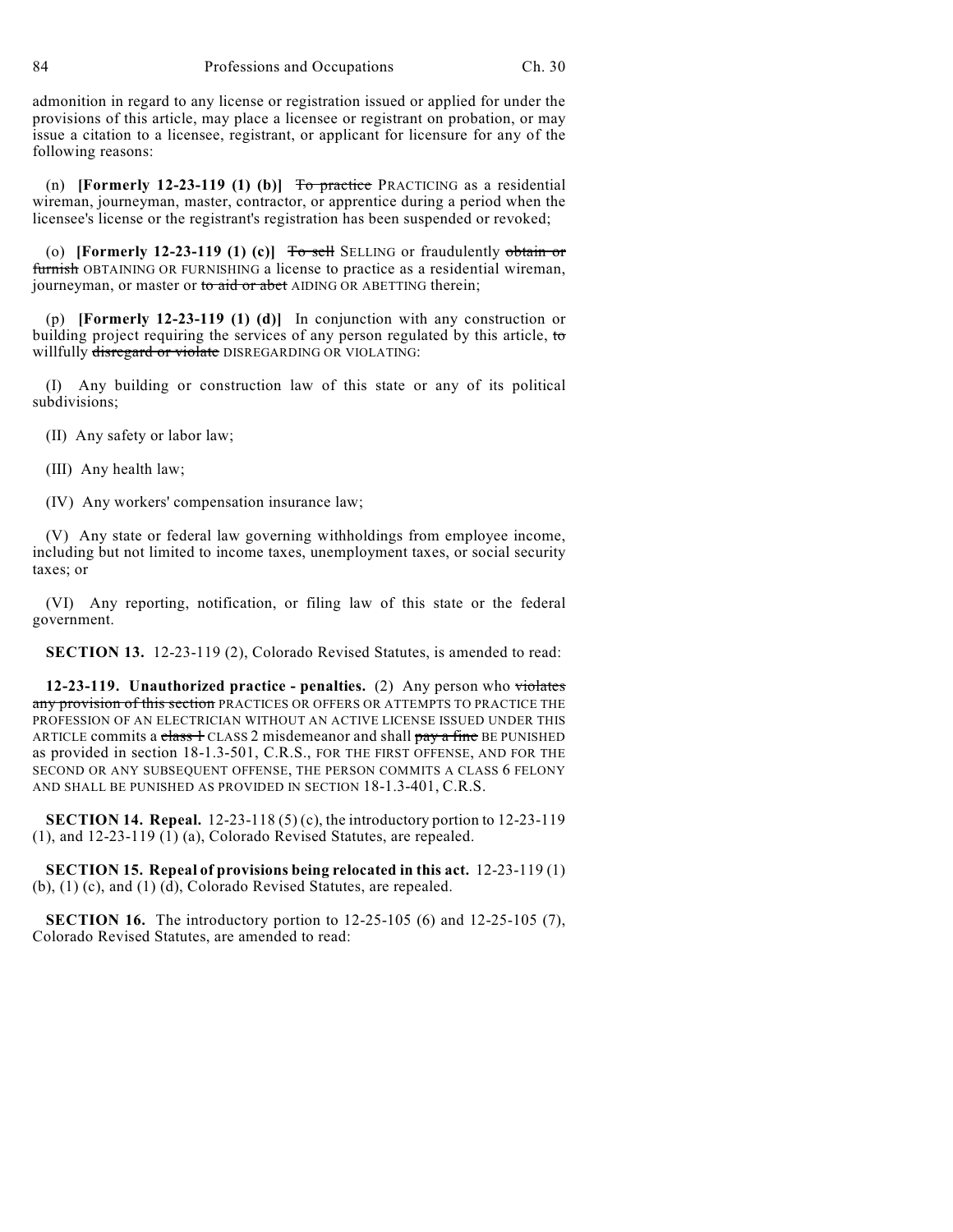**12-25-105. Unauthorized practice - penalties.** (6) The practice of professional engineering in violation of any of the provisions of this part 1 shall be deemed a class 3 misdemeanor and shall be either:

(7) Any individual, partnership, professional association, joint stock company, limited liability company, or corporation who violates any of the provisions of this part 1 PERSON WHO PRACTICES OR OFFERS OR ATTEMPTS TO PRACTICE PROFESSIONAL ENGINEERING WITHOUT AN ACTIVE LICENSE ISSUED UNDER THIS PART 1 commits a class 3 CLASS 2 misdemeanor and shall be punished as provided in section 18-1.3-501, C.R.S., FOR THE FIRST OFFENSE, AND FOR THE SECOND OR ANY SUBSEQUENT OFFENSE, THE PERSON COMMITS A CLASS 6 FELONY AND SHALL BE PUNISHED AS PROVIDED IN SECTION 18-1.3-401, C.R.S.

**SECTION 17.** 12-25-108 (1), Colorado Revised Statutes, is amended BY THE ADDITION OF A NEW PARAGRAPH CONTAINING A RELOCATED PROVISION, WITH AMENDMENTS, to read:

**12-25-108. Disciplinary actions - grounds for discipline.** (1) The board has the power to deny, suspend, revoke, or refuse to renew the license and certificate of licensure or enrollment of, limit the scope of practice of, or place on probation, any professional engineer or engineer-intern who is found guilty of:

(n) **[Formerly 12-25-105 (4)]** It is unlawful for any individual to use USING in any manner an expired, suspended, or revoked license, certificate, or seal, to practice or offer PRACTICING OR OFFERING to practice when not qualified, or to falsely claim CLAIMING that such THE individual is licensed.

**SECTION 18. Repeal of provision being relocated in this act.** 12-25-105 (4), Colorado Revised Statutes, is repealed.

**SECTION 19.** The introductory portion to 12-25-205 (3.5) and 12-25-205 (4), Colorado Revised Statutes, are amended to read:

**12-25-205. Unauthorized practice - penalties.** (3.5) The practice of professional land surveying in violation of any of the provisions of this part 2 shall be deemed a class 3 misdemeanor and shall be either:

(4) Any individual who violates any of the provisions of this part  $2$  PERSON WHO PRACTICES OR OFFERS OR ATTEMPTS TO PRACTICE PROFESSIONAL LAND SURVEYING WITHOUT AN ACTIVE LICENSE ISSUED UNDER THIS PART 2 commits a class 3 CLASS 2 misdemeanor and shall be punished as provided in section 18-1.3-501, C.R.S., In case of damage to others caused by such misdemeanor, the court of jurisdiction shall consider restitution in each case. FOR THE FIRST OFFENSE, AND FOR THE SECOND OR ANY SUBSEQUENT OFFENSE, THE PERSON COMMITS A CLASS 6 FELONY AND SHALL BE PUNISHED AS PROVIDED IN SECTION 18-1.3-401, C.R.S.

**SECTION 20.** 12-25-208 (1), Colorado Revised Statutes, is amended BY THE ADDITION OF THE FOLLOWING NEW PARAGRAPHS CONTAINING A RELOCATED PROVISION, WITH AMENDMENTS, to read:

**12-25-208. Disciplinary actions - grounds for discipline.** (1) The board has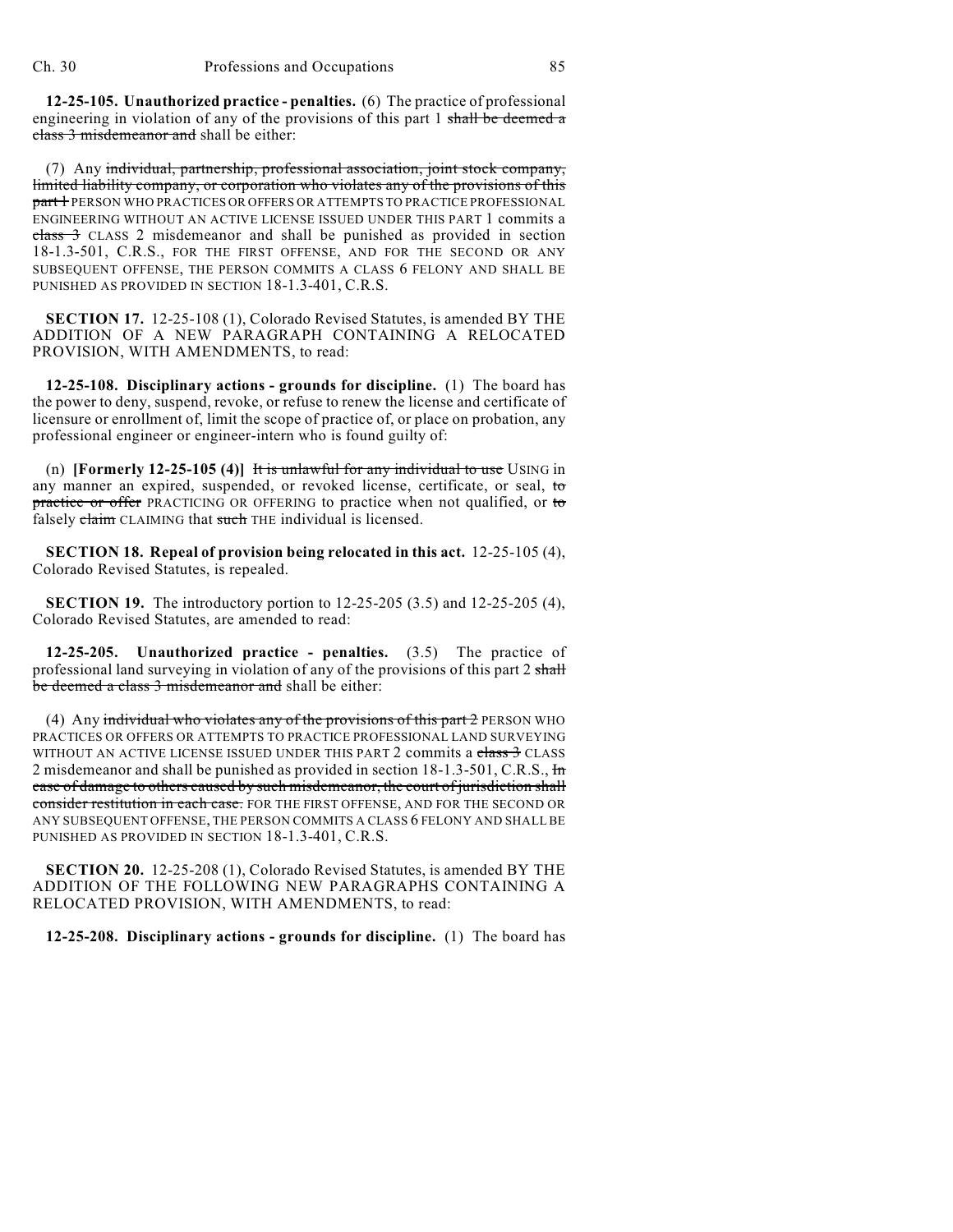the power to deny, suspend, revoke, or refuse to renew the license of, or place on probation, limit the scope of practice of, or require additional training of any professional land surveyor or land surveyor-intern who is found guilty of:

(n) **[Formerly 12-25-205 (3)]** It is unlawful for any individual to attempt ATTEMPTING to use an expired, revoked, suspended, or nonexistent license, to practice or offer PRACTICING OR OFFERING to practice when not qualified, or to falsely claim CLAIMING that such THE individual is licensed; It is unlawful for an individual to use in any manner a certificate or certificate number that has not been issued to the individual by the board. OR

(o) USING IN ANY MANNER A CERTIFICATE OR CERTIFICATE NUMBER THAT HAS NOT BEEN ISSUED TO THE INDIVIDUAL BY THE BOARD.

**SECTION 21. Repeal of provision being relocated in this act.** 12-25-205 (3), Colorado Revised Statutes, is repealed.

**SECTION 22.** 12-29.5-108, Colorado Revised Statutes, is amended to read:

**12-29.5-108. Unauthorized practice - penalties.** (1) Any person who violates any of the provisions of section  $12-29.5-106$  (1) (a) to (1) (i) PRACTICES OR OFFERS OR ATTEMPTS TO PRACTICE ACUPUNCTURE WITHOUT AN ACTIVE LICENSE ISSUED UNDER THIS ARTICLE commits a class 3 CLASS 2 misdemeanor and shall be punished as provided in section 18-1.3-501, C.R.S., Any person who subsequently violates any provision of said paragraphs within three years after the date of a conviction for any violation of the said paragraphs commits a class 5 felony and shall be punished as provided in section 18-1.3-401, C.R.S. FOR THE FIRST OFFENSE, AND FOR THE SECOND OR ANY SUBSEQUENT OFFENSE, THE PERSON COMMITS A CLASS 6 FELONY AND SHALL BE PUNISHED AS PROVIDED IN SECTION 18-1.3-401, C.R.S.

(2) Any person who violates the provision of section 12-29.5-106 (1) (j) by engaging in sexual contact with a patient during the course of patient care commits a class 1 misdemeanor and shall be punished as provided in section 18-1.3-501, C.R.S. REFERRED FOR CRIMINAL PROSECUTION.

(3) Any person who violates the provisions of section 12-29.5-106 (1) (j) by engaging in sexual intrusion or sexual penetration with a patient during the course of patient care commits a class 4 felony and shall be punished as provided in section 18-1.3-401, C.R.S. REFERRED FOR CRIMINAL PROSECUTION.

**SECTION 23.** 12-32-109 (1), Colorado Revised Statutes, is amended to read:

**12-32-109. Unauthorized practice - penalties.** (1) Except as provided in subsections  $(1.5)$ ,  $(5)$ ,  $(6)$ , and  $(7)$  of this section, if Any person association, or corporation WHO practices OR OFFERS OR ATTEMPTS TO PRACTICE podiatry within this state without complying with the provisions of this article, or if any person, association, or corporation otherwise violates any provision of this article, such person or any officer or director of any such association or corporation AN ACTIVE LICENSE ISSUED UNDER THIS ARTICLE commits a class 3 CLASS 2 misdemeanor and shall be punished as provided in section 18-1.3-501, C.R.S., FOR THE FIRST OFFENSE, AND FOR THE SECOND OR ANY SUBSEQUENT OFFENSE, THE PERSON COMMITS A CLASS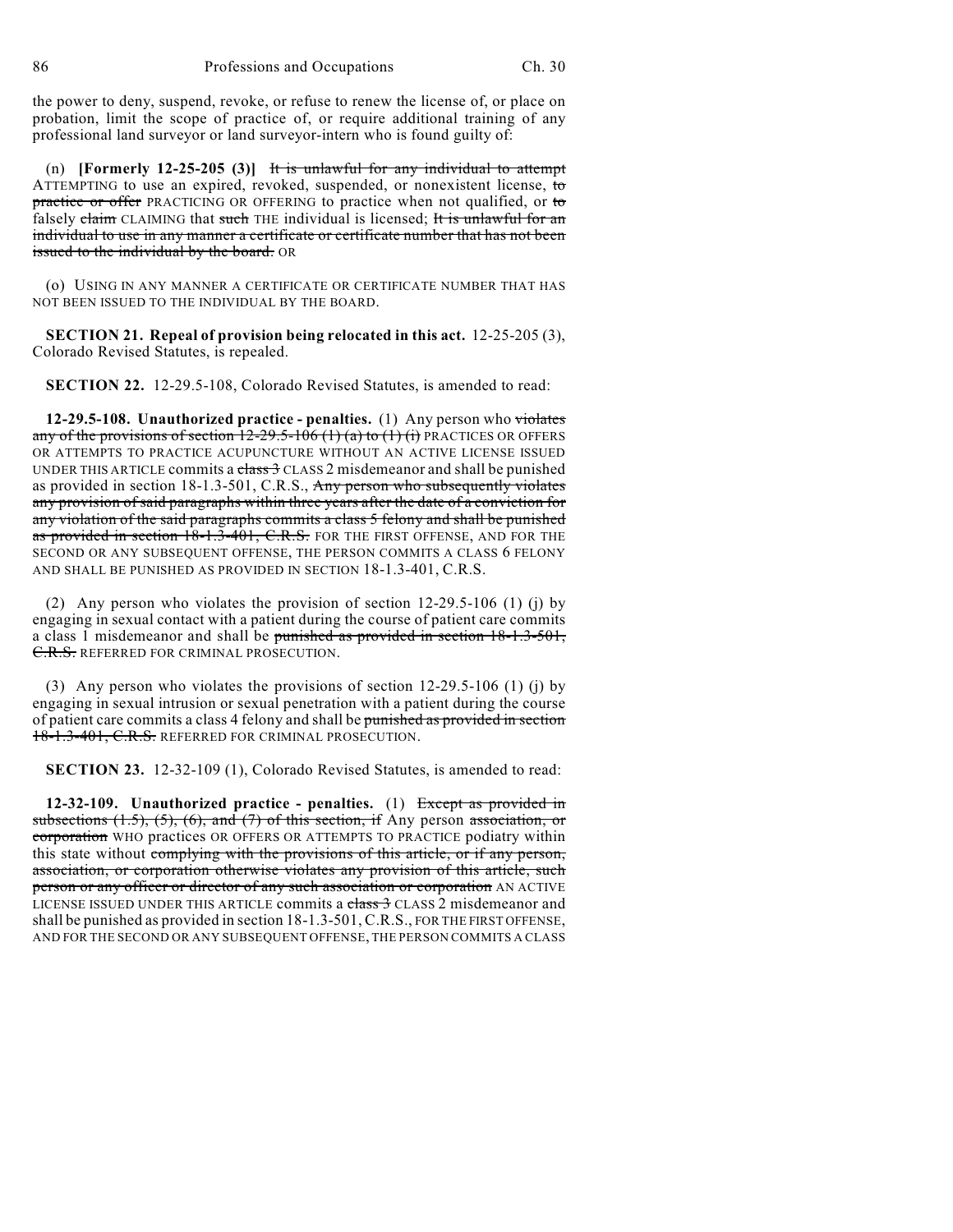6 FELONY AND SHALL BE PUNISHED AS PROVIDED IN SECTION 18-1.3-401, C.R.S. Each day's failure to comply with, or each day's violation of, the provisions of this article shall constitute a separate offense.

**SECTION 24.** 12-33-120, Colorado Revised Statutes, is amended to read:

**12-33-120. Unauthorized practice - penalties.** Any person who violates any of the provisions of this article PRACTICES OR OFFERS OR ATTEMPTS TO PRACTICE CHIROPRACTIC WITHOUT AN ACTIVE LICENSE ISSUED UNDER THIS ARTICLE commits a class 3 CLASS 2 misdemeanor and shall be punished as provided in section 18-1.3-501, C.R.S., FOR THE FIRST OFFENSE, AND FOR THE SECOND OR ANY SUBSEQUENT OFFENSE, THE PERSON COMMITS A CLASS 6 FELONY AND SHALL BE PUNISHED AS PROVIDED IN SECTION 18-1.3-401, C.R.S.

**SECTION 25.** 12-35-135 (1), Colorado Revised Statutes, is amended to read:

**12-35-135. Unauthorized practice - penalties.** (1) Any person who violates any of the provisions of this article PRACTICES OR OFFERS OR ATTEMPTS TO PRACTICE DENTISTRY OR DENTAL HYGIENE WITHOUT AN ACTIVE LICENSE ISSUED UNDER THIS ARTICLE commits a class 3 CLASS 2 misdemeanor and shall be liable to prosecution by the attorney general or the district attorney of the district in which the violation is alleged to have occurred and shall be punished as provided in section 18-1.3-501, C.R.S., FOR THE FIRST OFFENSE, AND FOR THE SECOND OR ANY SUBSEQUENT OFFENSE, THE PERSON COMMITS A CLASS 6 FELONY AND SHALL BE PUNISHED AS PROVIDED IN SECTION 18-1.3-401, C.R.S.

**SECTION 26.** 12-36-106 (5), Colorado Revised Statutes, is amended BY THE ADDITION OF A NEW PARAGRAPH to read:

**12-36-106. Practice of medicine defined - exemptions from licensing requirements - unauthorized practice by physician assistants - penalties repeal.** (5) (k) ANY PERSON WHO PRACTICES OR OFFERS OR ATTEMPTS TO PRACTICE AS A PHYSICIAN ASSISTANT WITHOUT AN ACTIVE LICENSE ISSUED UNDER THIS ARTICLE COMMITS A CLASS 2 MISDEMEANOR AND SHALL BE PUNISHED AS PROVIDED IN SECTION 18-1.3-501, C.R.S., FOR THE FIRST OFFENSE, AND FOR THE SECOND OR ANY SUBSEQUENT OFFENSE, THE PERSON COMMITS A CLASS 6 FELONY AND SHALL BE PUNISHED AS PROVIDED IN SECTION 18-1.3-401, C.R.S.

**SECTION 27.** 12-36-129 (1), Colorado Revised Statutes, is amended to read:

**12-36-129. Unauthorized practice - penalties.** (1) Except as provided in subsections  $(2)$  and  $(2.5)$  of this section, if Any person association, or corporation WHO practices OR OFFERS OR ATTEMPTS TO PRACTICE medicine within this state without complying with the provisions of this article or if any person, association, or corporation otherwise violates any provision of this article, such person or any officer or director of any such association or corporation AN ACTIVE LICENSE ISSUED UNDER THIS ARTICLE commits a class 2 misdemeanor and shall be punished as provided in section 18-1.3-501, C.R.S., FOR THE FIRST OFFENSE; and any person committing a second or subsequent offense commits a class 6 felony and shall be punished as provided in section 18-1.3-401, C.R.S.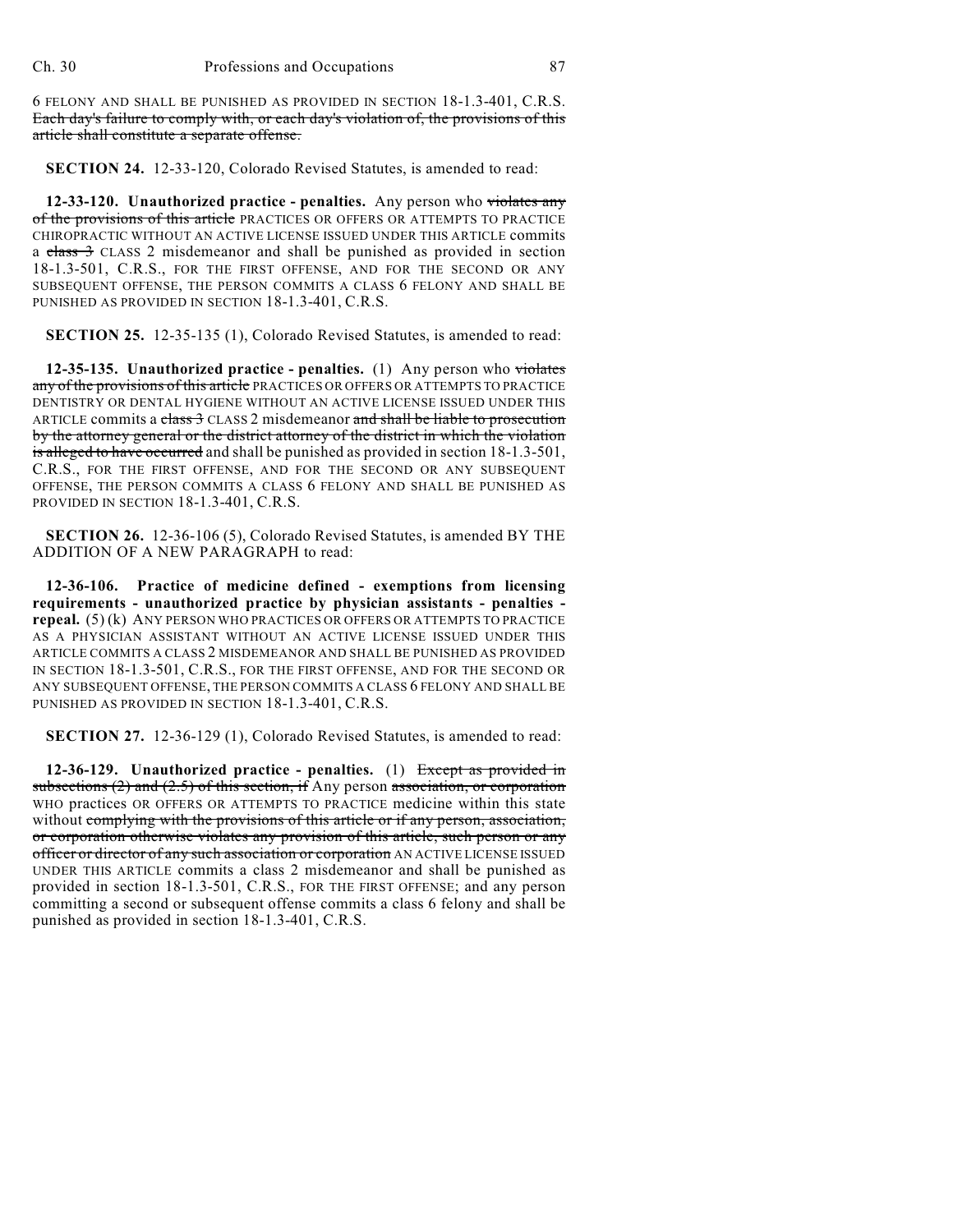**SECTION 28.** 12-37-108, Colorado Revised Statutes, is amended to read:

**12-37-108. Unauthorized practice - penalties.** Any person who practices or offers or attempts to practice direct-entry midwifery without first complying with the registration requirements of section 12-37-103 and the disclosure requirements of section 12-37-104 AN ACTIVE REGISTRATION ISSUED UNDER THIS ARTICLE commits a class 2 misdemeanor and shall be punished as provided in section 18-1.3-501, C.R.S., for the first offense, and for the second or any subsequent offense, such person commits a class 6 felony and shall be punished as provided in section 18-1.3-401, C.R.S.

**SECTION 29.** 12-38-117 (1), Colorado Revised Statutes, is amended BY THE ADDITION OF THE FOLLOWING NEW PARAGRAPHS CONTAINING RELOCATED PROVISIONS, WITH AMENDMENTS, to read:

**12-38-117. Grounds for discipline.** (1) "Grounds for discipline", as used in this article, means any action by any person who:

(w) (I) **[Formerly 12-38-123 (1) (b) (I)]**  $\overline{To}$  represent REPRESENTS himself or herself to an individual or to the general public by use of any word or abbreviation to indicate or induce others to believe that he or she is a licensed practical or professional nurse unless the person is actually licensed as a practical nurse or professional nurse, respectively; OR

(II) **[Formerly 12-38-123 (1) (b) (II)]** To use USES the title "nurse", "registered nurse", "R.N.", "practical nurse", "trained practical nurse", "licensed vocational nurse", "licensed practical nurse", or "L.P.N." unless the person is licensed by the board.

 $(x)$  **[Formerly 12-38-123 (1) (c)]** To practice PRACTICES as a practical or professional nurse during a period when his THE PERSON'S license has been suspended or revoked;

(y) **[Formerly 12-38-123 (1) (d)]**  $\overline{T}$  or  $\overline{B}$  EELLS or fraudulently obtain or furnish OBTAINS OR FURNISHES a license to practice as a nurse or to aid or abet AIDS OR ABETS therein.

**SECTION 30.** 12-38-123 (2), Colorado Revised Statutes, is amended to read:

**12-38-123. Unauthorized practice - penalties.** (2) Any person who violates the provisions of this section PRACTICES OR OFFERS OR ATTEMPTS TO PRACTICE PRACTICAL OR PROFESSIONAL NURSING WITHOUT AN ACTIVE LICENSE ISSUED UNDER THIS ARTICLE commits a  $\frac{class}{3}$  CLASS 2 misdemeanor and shall be punished as provided in section 18-1.3-501, C.R.S., Any person who subsequently violates any provision of this section within three years after the date of the first conviction FOR THE FIRST OFFENSE, AND FOR THE SECOND OR ANY SUBSEQUENT OFFENSE, THE PERSON commits a class 6 felony and shall be punished as provided in section 18-1.3-401, C.R.S.

**SECTION 31.** 12-38-125 (1), Colorado Revised Statutes, is amended BY THE ADDITION OF A NEW PARAGRAPH CONTAINING A RELOCATED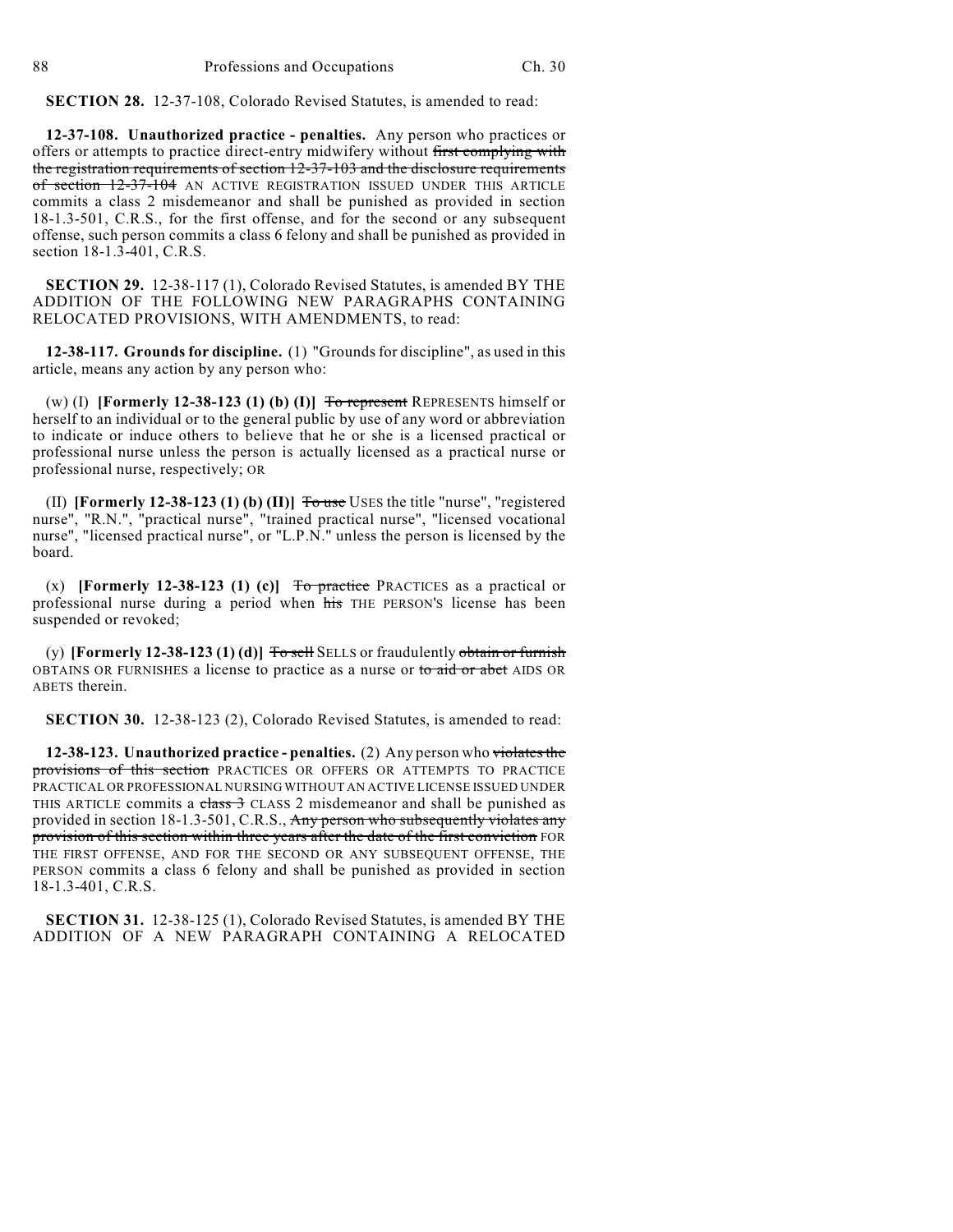PROVISION, WITH AMENDMENTS, to read:

**12-38-125. Exclusions - repeal.** (1) No provision of this article shall be construed to prohibit:

(m) **[Formerly 12-38-123 (1) (b) (III)]** Notwithstanding any provision of this paragraph (b) to the contrary, A person who provides nonmedical support services may use FROM USING the title "Christian Science nurse" when offering or providing services to a member of his or her own religious organization.

**SECTION 32. Repeal of provisions being relocated in this act.** 12-38-123 (1) (b), (1) (c), and (1) (d), Colorado Revised Statutes, are repealed.

**SECTION 33.** 12-38.1-111 (1), Colorado Revised Statutes, is amended BY THE ADDITION OF THE FOLLOWING NEW PARAGRAPHS CONTAINING RELOCATED PROVISIONS, WITH AMENDMENTS, to read:

**12-38.1-111. Grounds for discipline.** (1) The board may suspend, revoke, or deny any certification to practice as a nurse aide or any authority to practice as a medication aide or issue a letter of admonition upon proof that such person:

(s) **[Formerly 12-38.1-118 (1) (a)]**  $\Theta$ n or after January 1, 1990, to practice HAS PRACTICED in a medical facility as a nurse aide except as provided pursuant to IN this article;

(t) **[Formerly 12-38.1-118 (1) (b)]** To use HAS USED any designation in connection with his OR HER name that tends to imply that he OR SHE is a certified nurse aide unless he OR SHE is so certified under this article;

(u) **[Formerly 12-38.1-118 (1) (c)]** To practice HAS PRACTICED as a nurse aide during any period when his OR HER certificate has been suspended or revoked;

(v) **[Formerly 12-38.1-118 (1) (d)]**  $\overline{T}$   $\overline{0}$   $\overline{5}$   $\overline{1}$  HAS SOLD or fraudulently  $\overline{0}$   $\overline{1}$   $\overline{1}$   $\overline{0}$ furnish OBTAINED OR FURNISHED a certificate to practice as a nurse aide or to aid or abet HAS AIDED OR ABETTED therein.

**SECTION 34.** 12-38.1-118 (2), Colorado Revised Statutes, is amended to read:

**12-38.1-118. Unauthorized practice - penalties.** (2) Any person who violates the provisions of subsection (1) of this section PRACTICES OR OFFERS OR ATTEMPTS NURSING AIDE PRACTICE OR MEDICATION ADMINISTRATION WITHOUT AN ACTIVE CERTIFICATE OR AUTHORITY ISSUED UNDER THIS ARTICLE commits a class 2 misdemeanor and shall be punished as provided in section 18-1.3-501, C.R.S., FOR THE FIRST OFFENSE, and any person committing a SECOND OR subsequent offense commits a class 6 felony and shall be punished as provided in section 18-1.3-401, C.R.S.

**SECTION 35. Repeal of provision being relocated in this act.** 12-38.1-118 (1), Colorado Revised Statutes, is repealed.

**SECTION 36.** 12-39-111 (1), Colorado Revised Statutes, is amended BY THE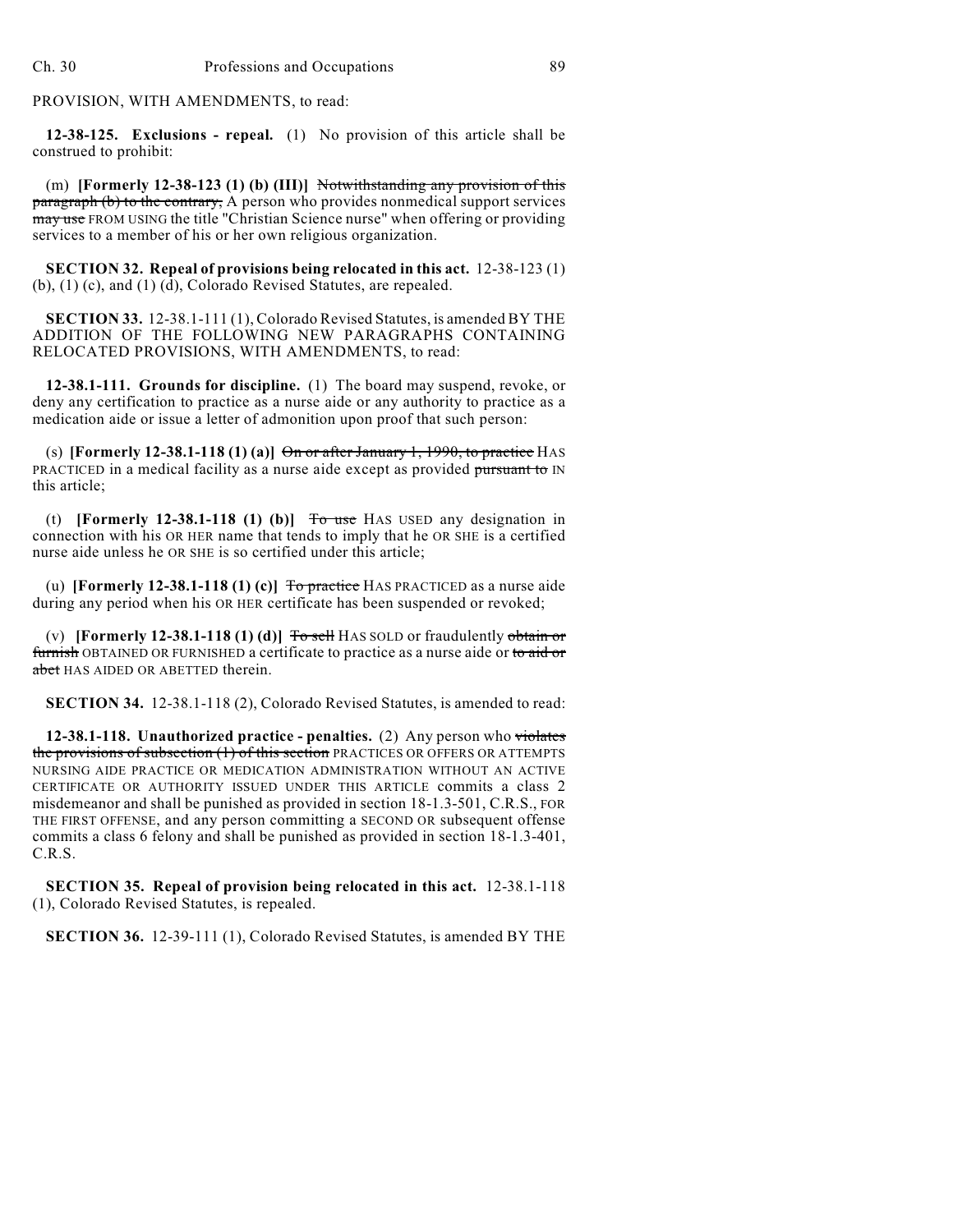ADDITION OF THE FOLLOWING NEW PARAGRAPHS CONTAINING RELOCATED PROVISIONS, WITH AMENDMENTS, to read:

**12-39-111. Grounds for discipline.** (1) The board has the power to revoke, suspend, withhold, or refuse to renew any license, to place on probation a licensee or temporary license holder, or to issue a letter of admonition to a licensee in accordance with the procedures set forth in subsection (3) of this section, upon proof that such person:

(1) **[Formerly 12-39-116 (1) (a)]**  $\overline{To}$  practice HAS PRACTICED as a nursing home administrator unless licensed therefor WITHOUT A LICENSE;

(m) **[Formerly 12-39-116 (1) (b)]** To use HAS USED in connection with such THE person's name any designations tending to imply that such THE person is a licensed nursing home administrator, unless such THE person in fact holds a valid license; therefor;

(n) **[Formerly 12-39-116 (1) (c)]**  $\overline{To}$  practice HAS PRACTICED as a nursing home administrator during a period when such THE person's license has been suspended or revoked; OR

(o) **[Formerly 12-39-116 (1) (d)]** To sell HAS SOLD, fraudulently obtain, or furnish OBTAINED, OR FURNISHED a license to practice as a nursing home administrator, or to aid or abet HAS AIDED OR ABETTED therein.

**SECTION 37.** 12-39-116 (2), Colorado Revised Statutes, is amended to read:

**12-39-116. Unauthorized practice - penalties.** (2) Any person who violates the provisions of this section PRACTICES OR OFFERS OR ATTEMPTS TO PRACTICE AS A NURSING HOME ADMINISTRATOR WITHOUT AN ACTIVE LICENSE ISSUED UNDER THIS ARTICLE commits a class  $3$  CLASS 2 misdemeanor and shall be punished as provided in section 18-1.3-501, C.R.S., FOR THE FIRST OFFENSE, AND any person who subsequently violates any provision of this section within three years after the date of the first conviction commits a second or subsequent offense commits a class 6 felony and shall be punished as provided in section 18-1.3-401, C.R.S.

**SECTION 38. Repeal of provision being relocated in this act.** 12-39-116 (1), Colorado Revised Statutes, is repealed.

**SECTION 39.** 12-40-124, Colorado Revised Statutes, is amended to read:

**12-40-124. Unauthorized practice - penalties.** Any person who violates any of the provisions of PRACTICES OR OFFERS OR ATTEMPTS TO PRACTICE OPTOMETRY WITHOUT AN ACTIVE LICENSE ISSUED UNDER this article commits a class 3 CLASS 2 misdemeanor and shall be punished as provided in section 18-1.3-501, C.R.S., FOR THE FIRST OFFENSE, AND any person committing WHO COMMITS a second OR ANY SUBSEQUENT offense commits a class 1 misdemeanor CLASS 6 FELONY and shall be punished as provided in section  $18-1.3-501$  SECTION 18-1.3-401, C.R.S. Any person committing a subsequent offense commits a class 6 felony and shall be punished as provided in section 18-1.3-401, C.R.S.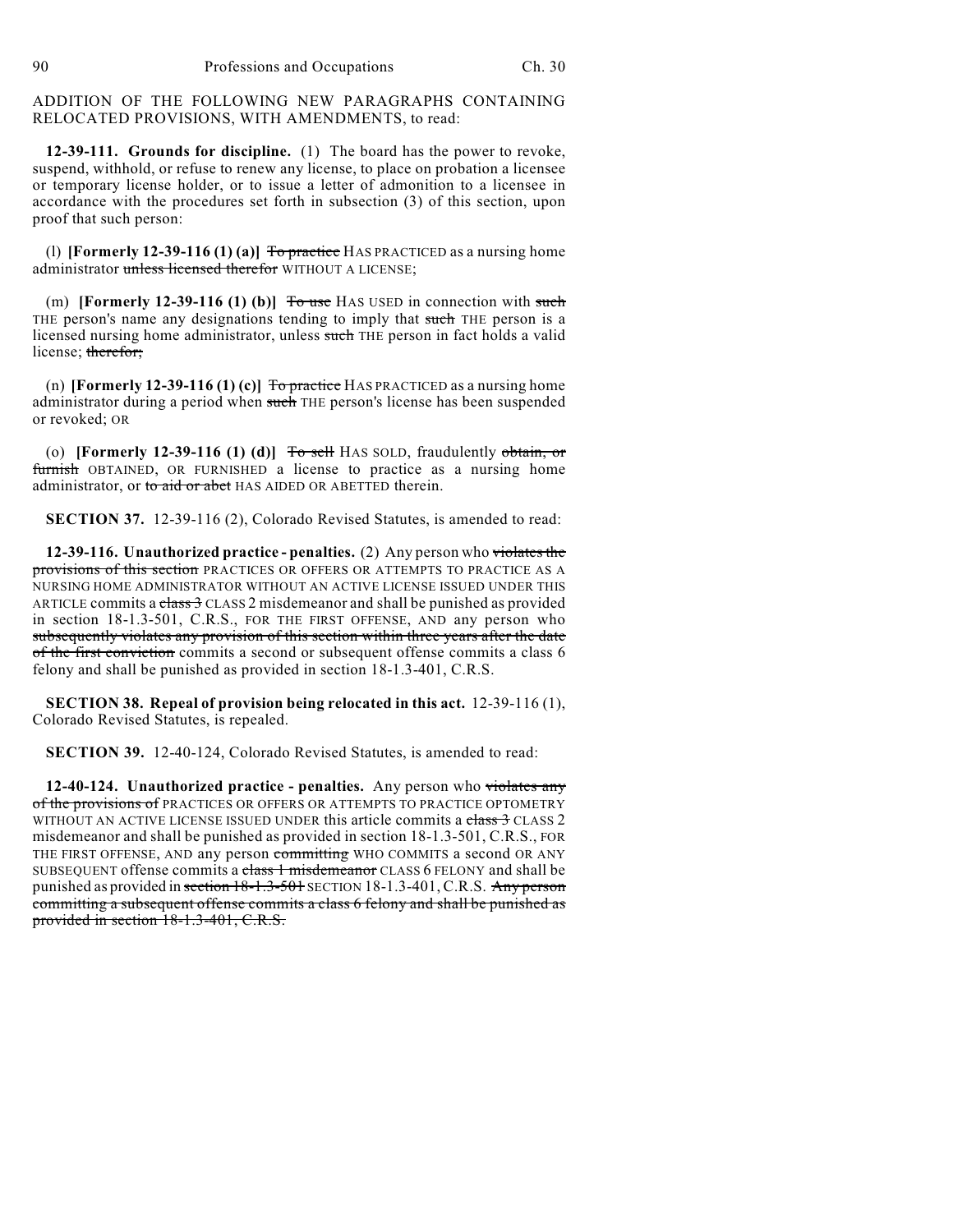**SECTION 40.** The introductory portion to 12-41-115 (1), Colorado Revised Statutes, is amended, and the said 12-41-115 (1) is further amended BY THE ADDITION OF THE FOLLOWING NEW PARAGRAPHS CONTAINING RELOCATED PROVISIONS, WITH AMENDMENTS, to read:

**12-41-115. Grounds for disciplinary action.** (1) The director is authorized to take disciplinary action in accordance with section  $12-41-116$  if the licensee AGAINST ANY PERSON WHO has:

(r) **[Formerly 12-41-121 (1) (a)]** Fraudulently obtain, furnish, or sell OBTAINED, FURNISHED, OR SOLD any physical therapy diploma, certificate, license, renewal of license, or record, or to aid or abet AIDED OR ABETTED any such act;

(s) **[Formerly 12-41-121 (1) (b)]** Advertise, represent, or hold oneself ADVERTISED, REPRESENTED, OR HELD HIMSELF OR HERSELF out, in any manner, as a physical therapist or to practice PRACTICED physical therapy unless licensed WITHOUT A LICENSE or UNLESS otherwise authorized under this article;

(t) **[Formerly 12-41-121 (1) (c)]**  $\overline{\text{Use}}$  USED in connection with such THE person's name any designation tending to imply that such THE person is a physical therapist without being licensed under this article; or

(u) **[Formerly 12-41-121 (1) (d)]** Practice PRACTICED physical therapy during the time such THE person's license is WAS suspended or revoked.

**SECTION 41.** 12-41-121 (2), (3), and (4), Colorado Revised Statutes, are amended to read:

**12-41-121. Unauthorized practice - penalties.** (2) Any person who commits any act specified in subsection (1) of this section PRACTICES OR OFFERS OR ATTEMPTS TO PRACTICE PHYSICAL THERAPY WITHOUT AN ACTIVE LICENSE ISSUED UNDER THIS ARTICLE commits a  $\frac{1}{100}$  CLASS 2 misdemeanor and shall be punished as provided in section 18-1.3-501, C.R.S., FOR THE FIRST OFFENSE, AND FOR THE SECOND OR ANY SUBSEQUENT OFFENSE, THE PERSON COMMITS A CLASS 6 FELONY AND SHALL BE PUNISHED AS PROVIDED IN SECTION 18-1.3-401, C.R.S.

(3) It is necessary to prove in any prosecution under this article only a single act prohibited by this article including, but not limited to, a single holding out, without proving a general course of conduct, in order to constitute a violation.

(4) Such misdemeanor shall be prosecuted by the district attorney of the judicial district in which the offense is committed in the name of the people of the state of Colorado. If the district attorney does not prosecute the offense, the director may request the attorney general to prosecute said offense.

**SECTION 42. Repeal of provision being relocated in this act.** 12-41-121 (1), Colorado Revised Statutes, is repealed.

**SECTION 43.** 12-41.5-109 (2), Colorado Revised Statutes, is amended BY THE ADDITION OF THE FOLLOWING NEW PARAGRAPHS CONTAINING RELOCATED PROVISIONS, WITH AMENDMENTS, to read: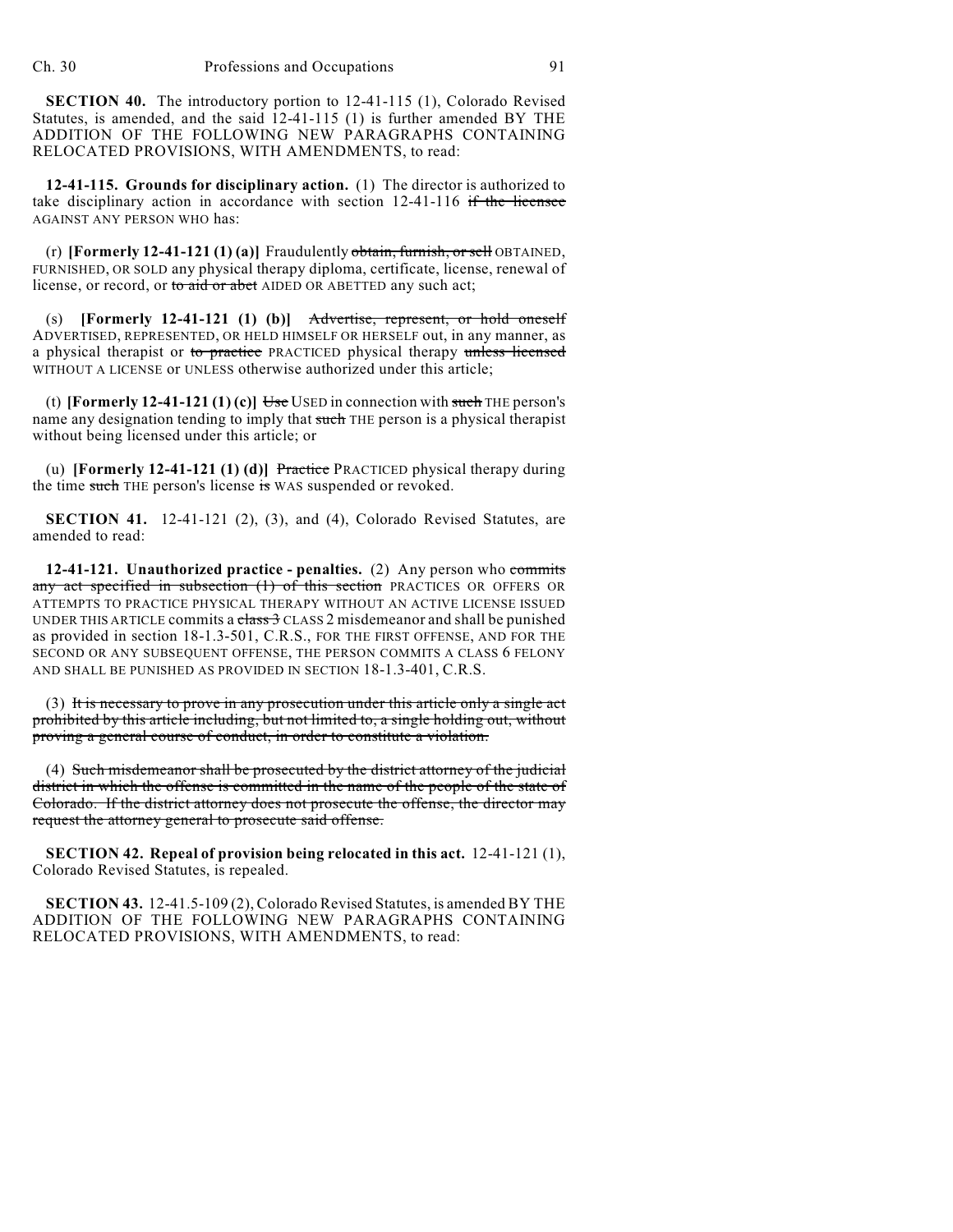**12-41.5-109. Grounds for action - disciplinary proceedings.** (2) The director has the power to revoke, suspend, deny, or refuse to renew a license, place on probation a licensee, or issue a cease and desist order or letter of admonition to a licensee in accordance with subsections (3), (4), (5), and (6) of this section upon proof that such person:

(l) **[Formerly 12-41.5-112 (1) (a)]** Practice HAS PRACTICED respiratory therapy unless licensed to do so WITHOUT POSSESSING A VALID LICENSE ISSUED BY THE DIRECTOR IN ACCORDANCE WITH THIS ARTICLE AND ANY RULES ADOPTED under this article;

(m) **[Formerly 12-41.5-112 (1) (b)]** Use HAS USED in connection with his or her name any designation that implies that he or she is a certified, registered, or licensed respiratory therapist, unless such THE person is licensed pursuant to this article;

(n) **[Formerly 12-41.5-112 (1) (c)]** Practice HAS PRACTICED respiratory therapy as a licensed respiratory therapist during the time that his or her license is WAS suspended, revoked, or expired;

(o) **[Formerly 12-41.5-112 (1) (d)]** Sell HAS SOLD, fraudulently obtain, or furnish OBTAINED, OR FURNISHED a license to practice as a licensed respiratory therapist, or aid or abet HAS AIDED OR ABETTED such activity;

(p) **[Formerly 12-41.5-112 (1) (e)]** Fail HAS FAILED to notify the director of the suspension, probation, or revocation of any of such THE person's past or currently held licenses, certificates, or registrations required to practice respiratory therapy in this or any other jurisdiction; OR

(q) **[Formerly 12-41.5-112 (1) (f)]** HAS knowingly employ EMPLOYED any person who is not licensed in the practice of respiratory therapy in the capacity of a respiratory therapist.

**SECTION 44.** 12-41.5-112 (2), Colorado Revised Statutes, is amended to read:

**12-41.5-112. Unauthorized practice - penalties.** (2) A person who violates any provision of this section PRACTICES OR OFFERS OR ATTEMPTS TO PRACTICE RESPIRATORY THERAPY WITHOUT AN ACTIVE LICENSE ISSUED UNDER THIS ARTICLE commits a class 1 CLASS 2 misdemeanor and shall be punished as provided in section 18-1.3-501, C.R.S., except that imprisonment shall not be imposed for any such violation FOR THE FIRST OFFENSE, AND FOR THE SECOND OR ANY SUBSEQUENT OFFENSE, THE PERSON COMMITS A CLASS 6 FELONY AND SHALL BE PUNISHED AS PROVIDED IN SECTION 18-1.3-401, C.R.S.

**SECTION 45. Repeal of provisions being relocated in this act.** 12-41.5-112 (1) (a), (1) (b), (1) (c), (1) (d), (1) (e), and (1) (f), Colorado Revised Statutes, are repealed.

**SECTION 46. Repeal.** The introductory portion to 12-41.5-112 (1) and 12-41.5-112 (1) (g) and (1) (h), Colorado Revised Statutes, are repealed.

**SECTION 47.** 12-42-113 (1), Colorado Revised Statutes, is amended BY THE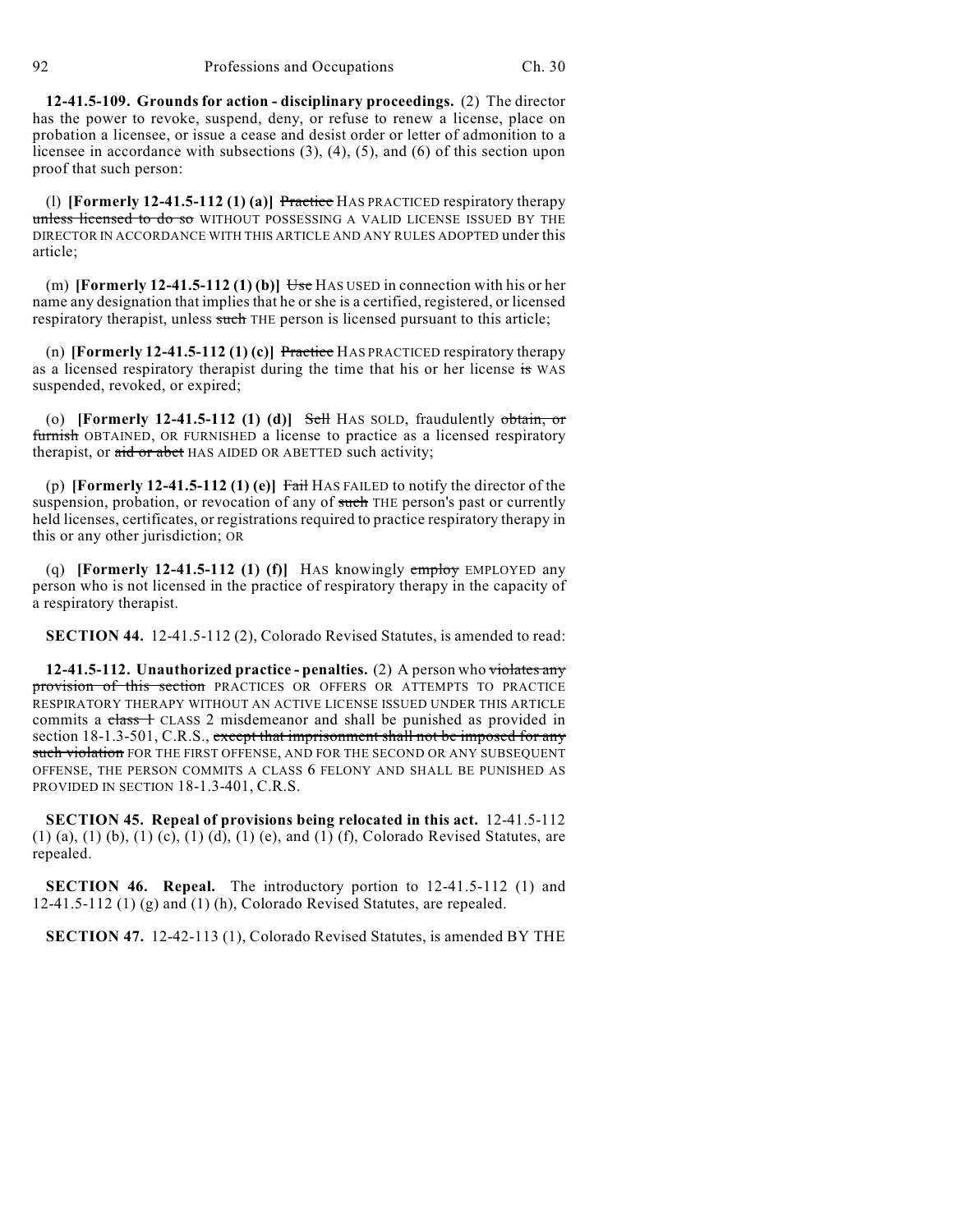ADDITION OF THE FOLLOWING NEW PARAGRAPHS CONTAINING RELOCATED PROVISIONS, WITH AMENDMENTS, to read:

**12-42-113. Grounds for discipline.** (1) "Grounds for discipline", as used in this article, means any action by any person who:

(n) **[Formerly 12-42-119 (1) (a)]** Fraudulently obtain, sell, transfer, or furnish OBTAINS, SELLS, TRANSFERS, OR FURNISHES any psychiatric technician diploma, license, renewal of license, or record, or aid or abet AIDS OR ABETS another therein IN SUCH ACTIVITY; or

(o) **[Formerly 12-42-119 (1) (b)]** Advertise, represent, or hold himself ADVERTISES, REPRESENTS, OR HOLDS HIMSELF OR HERSELF out in any manner as a psychiatric technician or to practice PRACTICES as a psychiatric technician without having a license to practice as a psychiatric technician issued under this article; or

(p) **[Formerly 12-42-119 (1) (c)**  $\overline{Use}$  USES in connection with his OR HER name any designation tending to imply that he OR SHE is a licensed psychiatric technician without having a license issued under this article; or

(q) **[Formerly 12-42-119 (1) (d)]** Practice PRACTICES as a psychiatric technician during the time his OR HER license is suspended or revoked. or

**SECTION 48.** 12-42-119 (2) and (3), Colorado Revised Statutes, are amended to read:

**12-42-119. Unauthorized practice - penalties.** (2) Such ANY person WHO PRACTICES OR OFFERS OR ATTEMPTS TO PRACTICE AS A PSYCHIATRIC TECHNICIAN WITHOUT AN ACTIVE LICENSE ISSUED UNDER THIS ARTICLE COMMITS A CLASS 2 MISDEMEANOR AND shall be punished as provided in section 18-1.3-501, C.R.S., FOR THE FIRST OFFENSE, AND FOR THE SECOND OR ANY SUBSEQUENT OFFENSE, THE PERSON COMMITS A CLASS 6 FELONY AND SHALL BE PUNISHED AS PROVIDED IN SECTION 18-1.3-401, C.R.S.

(3) It is necessary to prove in any prosecution under this article only a single violation of this article or a single holding out without proving a general course of conduct in order to constitute a violation.

**SECTION 49. Repeal of provisions being relocated in this act.** 12-42-119 (1) (a), (1) (b), (1) (c), and (1) (d), Colorado Revised Statutes, are repealed.

**SECTION 50. Repeal.** The introductory portion to 12-42-119 (1) and 12-42-119 (1) (e), Colorado Revised Statutes, are repealed.

**SECTION 51.** 12-43-222 (1), Colorado Revised Statutes, is amended BY THE ADDITION OF A NEW PARAGRAPH to read:

**12-43-222. Prohibited activities - related provisions.** (1) A person licensed, registered, or regulated under part 3, 4, 5, 6, or 7 of this article is in violation of this article if such person: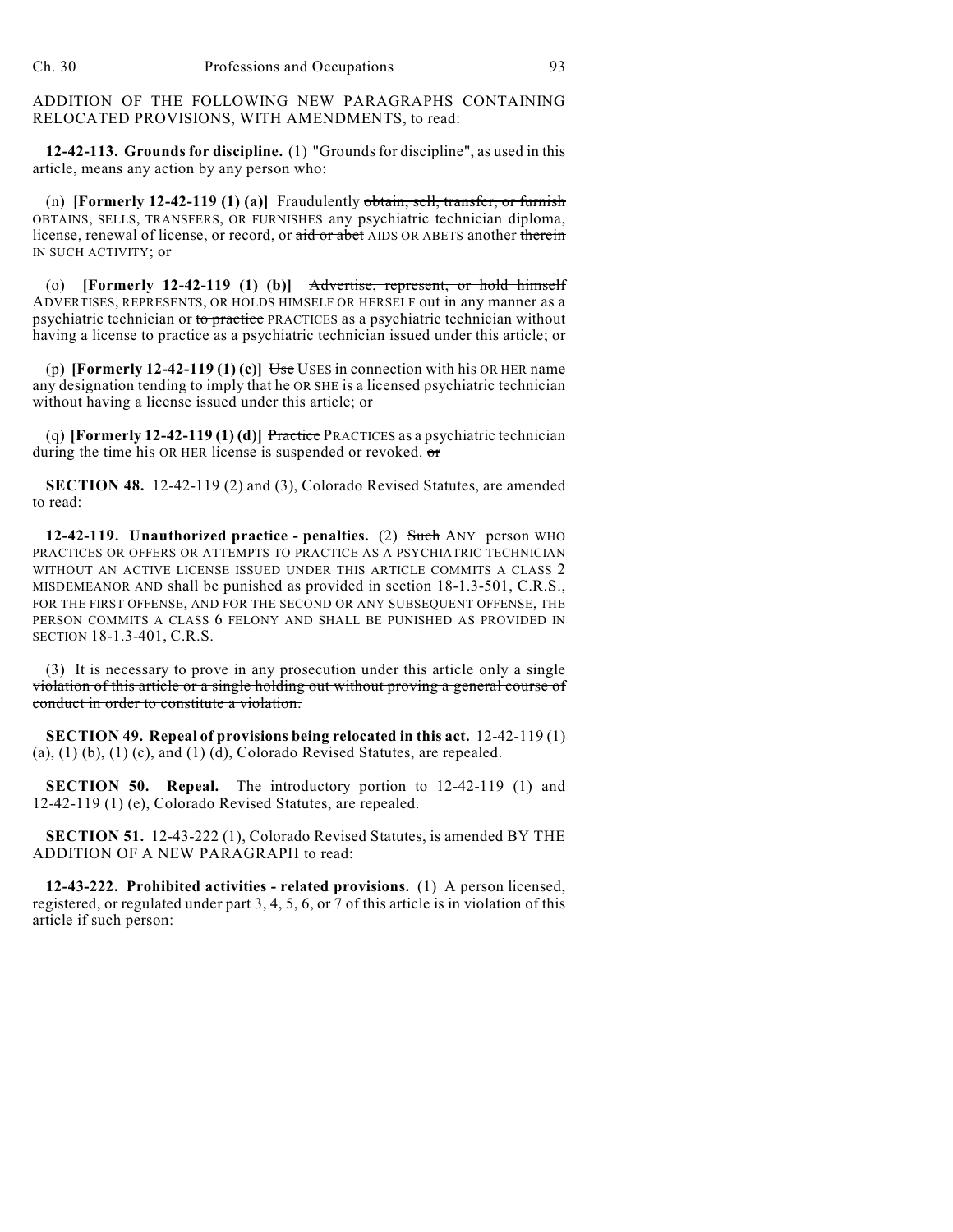(w) HAS SOLD OR FRAUDULENTLY OBTAINED OR FURNISHED A LICENSE OR REGISTRATION TO PRACTICE AS A SOCIAL WORKER, MARRIAGE AND FAMILY THERAPIST, PROFESSIONAL COUNSELOR, OR PSYCHOLOGIST OR HAS AIDED OR ABETTED THEREIN.

**SECTION 52.** 12-43-226 (2), Colorado Revised Statutes, is amended to read:

**12-43-226. Unauthorized practice - penalties.** (2) Any person who violates any provision of subsection (1) of this section PRACTICES OR OFFERS OR ATTEMPTS TO PRACTICE AS A SOCIAL WORKER, MARRIAGE AND FAMILY THERAPIST, PROFESSIONAL COUNSELOR, OR PSYCHOLOGIST WITHOUT AN ACTIVE LICENSE OR REGISTRATION ISSUED UNDER THIS ARTICLE commits a class 3 CLASS 2 misdemeanor and shall be punished as provided in section 18-1.3-501, C.R.S., FOR THE FIRST OFFENSE. Any person who subsequently violates any provision of subsection (1) of this section within three years after the date of a conviction for a violation of subsection (1) of this section COMMITS A SECOND OR ANY SUBSEQUENT OFFENSE commits a class 5 CLASS 6 felony and shall be punished as provided in section 18-1.3-401, C.R.S.

**SECTION 53. Repeal.** 12-43-226 (1) and (3), Colorado Revised Statutes, are repealed as follows:

**12-43-226. Unlawful acts.** (1) It is unlawful for any person:

(a) To violate the provisions of section  $12-43-214$ ,  $12-43-216$ ,  $12-43-222$  (1) (h), or  $12-43-222$  (1) (t) (IV);

(b) To use in connection with such person's name any designation tending to imply that such person is licensed pursuant to this article, or registered as a psychologist candidate pursuant to section 12-43-304, during a period when such person's license or registration has been suspended or revoked;

(c) To sell or fraudulently obtain or furnish a license or registration to practice as a social worker, marriage and family therapist, professional counselor, or psychologist or to aid or abet therein.

(3) Such misdemeanor or felony shall be prosecuted by the district attorney of the judicial district in which the offense was committed in the name of the people of the state of Colorado.

**SECTION 54.** 12-43-702.5 (3), Colorado Revised Statutes, is amended, and the said 12-43-702.5 is further amended BY THE ADDITION OF A NEW SUBSECTION, to read:

**12-43-702.5. Data base of unlicensed psychotherapists - unauthorized practice - penalties - data collection.** (3) No unlicensed person may practice psychotherapy if such person is not included in the data base required by this section. Any person who violates the provisions of this subsection (3) commits a class 3 misdemeanor and shall be punished as provided in section 18-1.3-501, C.R.S. Notwithstanding the requirements of this section, no unlicensed psychotherapist may use the term "registered", "regulated", "certified", "clinical",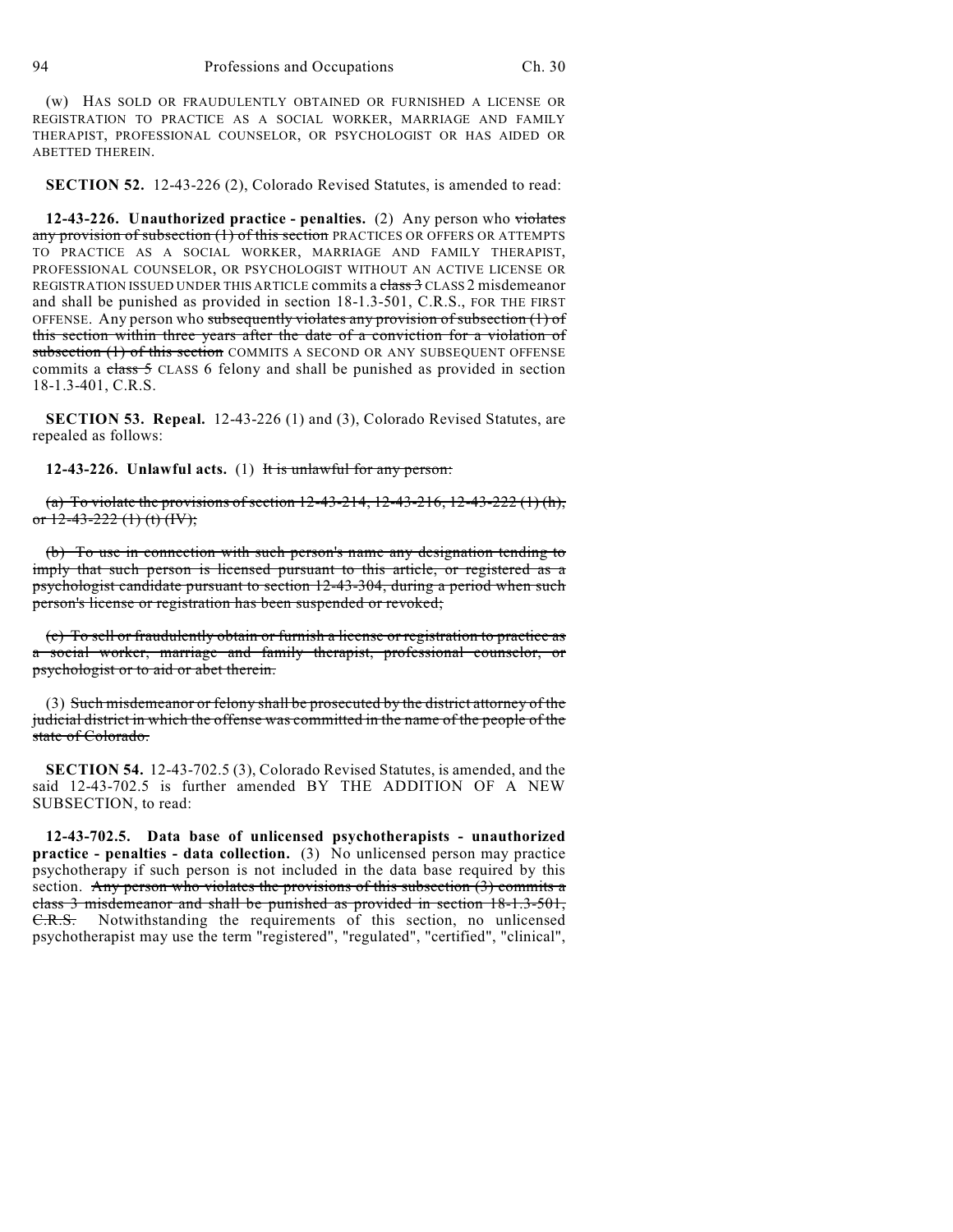"state-registered", "state-approved", or any other term or abbreviation that would falsely give the impression that the psychotherapist or the service that is being provided is recommended by the state, based solely on inclusion in the data base.

(5) ANY UNLICENSED PERSON WHO PRACTICES PSYCHOTHERAPY WITHOUT FIRST COMPLYING WITH THE RECORDING REQUIREMENTS OF THIS SECTION COMMITS A CLASS 2 MISDEMEANOR AND SHALL BE PUNISHED AS PROVIDED IN SECTION 18-1.3-501, C.R.S., FOR THE FIRST OFFENSE, AND FOR THE SECOND OR ANY SUBSEQUENT OFFENSE, THE PERSON COMMITS A CLASS 6 FELONY AND SHALL BE PUNISHED AS PROVIDED IN SECTION 18-1.3-401, C.R.S.

**SECTION 55.** 12-55.5-108, Colorado Revised Statutes, is amended BY THE ADDITION OF A NEW SUBSECTION to read:

**12-55.5-108. Cease and desist orders - unauthorized practice - penalties.** (4) ANY PERSON WHO ENGAGES OR OFFERS OR ATTEMPTS TO ENGAGE IN ACTIVITIES AS AN OUTFITTER WITHOUT AN ACTIVE REGISTRATION ISSUED UNDER THIS ARTICLE COMMITS A CLASS 2 MISDEMEANOR AND SHALL BE PUNISHED AS PROVIDED IN SECTION 18-1.3-501, C.R.S., FOR THE FIRST OFFENSE, AND FOR THE SECOND OR ANY SUBSEQUENT OFFENSE, THE PERSON COMMITS A CLASS 6 FELONY AND SHALL BE PUNISHED AS PROVIDED IN SECTION 18-1.3-401, C.R.S.

**SECTION 56.** 12-55.5-107, Colorado Revised Statutes, is amended BY THE ADDITION OF A NEW SUBSECTION CONTAINING RELOCATED PROVISIONS to read:

**12-55.5-107. Penalties - distribution of fines.** (5) **[Formerly 12-55.5-107.5 (2)]** All fines collected pursuant to this article shall be distributed as follows:

(a) Fifty percent divided by the court between any federal, state, or local law enforcement agency assisting with an investigation;

(b) Fifty percent to the division for the cost of administering this article.

**SECTION 57. Repeal of provision being relocated in this act.** 12-55.5-107.5 (2), Colorado Revised Statutes, is repealed.

**SECTION 58. Repeal.** 12-55.5-107.5 (1), Colorado Revised Statutes, is repealed.

**SECTION 59.** 12-58-110 (1), Colorado Revised Statutes, is amended BY THE ADDITION OF THE FOLLOWING NEW PARAGRAPHS CONTAINING RELOCATED PROVISIONS, WITH AMENDMENTS, to read:

**12-58-110. Disciplinary action by board - licenses or registrations denied, suspended, or revoked - cease and desist orders.** (1) The board may deny, suspend, revoke, or refuse to renew any license or registration issued or applied for under the provisions of this article or place a licensee on probation for any of the following reasons:

(o) **[Formerly 12-58-116 (1) (b)]** To practice PRACTICING as a residential,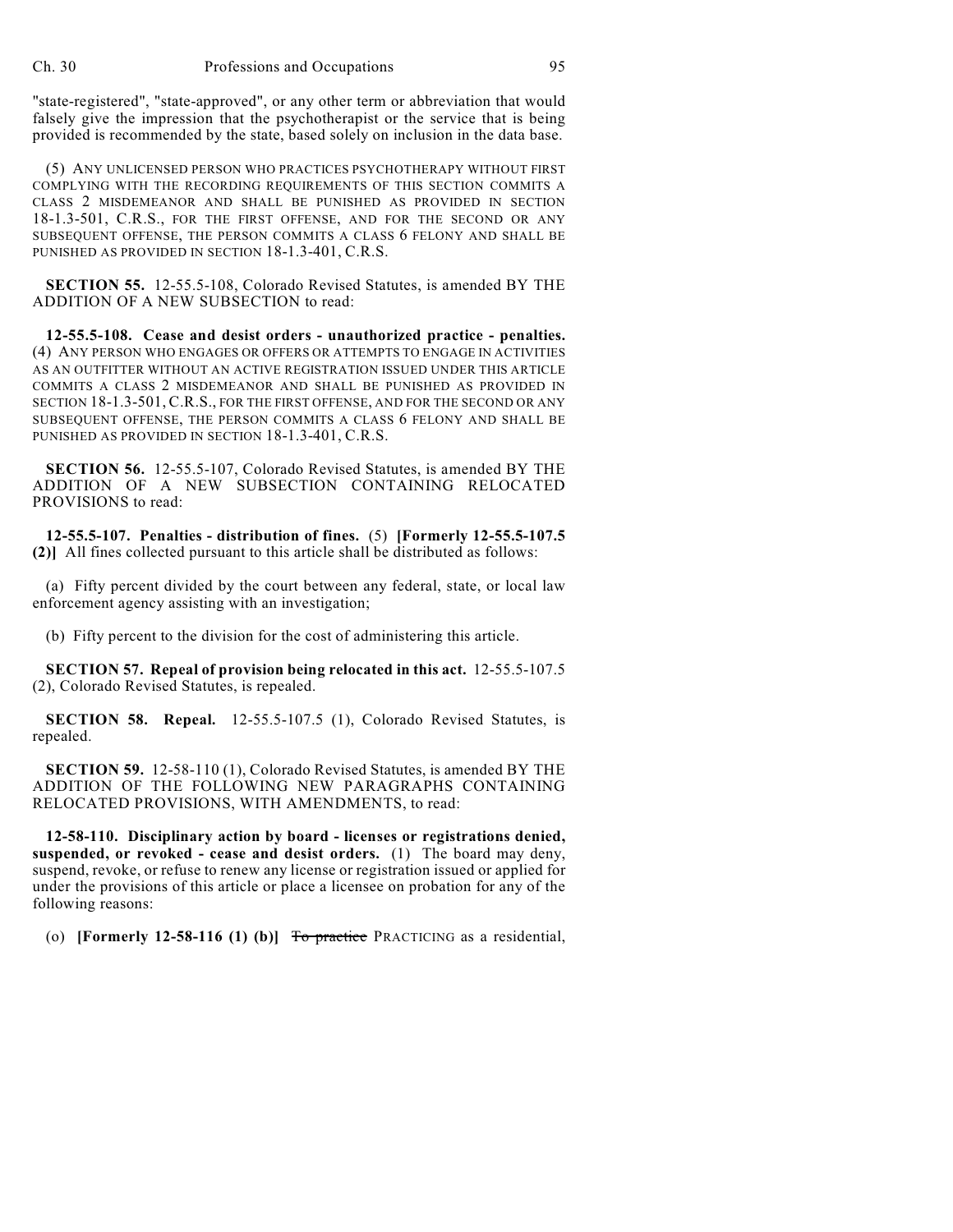journeyman, or master plumber during a period when his THE PERSON'S license has been suspended or revoked;

(p) **[Formerly 12-58-116 (1) (c)]** To sell SELLING or fraudulently obtain or furnish OBTAINING OR FURNISHING a license to practice as a residential, journeyman, or master plumber or to aid or abet therein AIDING OR ABETTING IN SUCH ACTIVITY.

**SECTION 60.** 12-58-116 (2), Colorado Revised Statutes, is amended to read:

**12-58-116. Unauthorized practice - penalties.** (2) Any person who violates any provision of this section ENGAGES IN OR WORKS AT OR OFFERS OR ATTEMPTS TO ENGAGE IN OR WORK AT THE BUSINESS, TRADE, OR CALLING OF A RESIDENTIAL, JOURNEYMAN, MASTER, OR APPRENTICE PLUMBER WITHOUT AN ACTIVE LICENSE, PERMIT, OR REGISTRATION ISSUED UNDER THIS ARTICLE commits a class 3 CLASS 2 misdemeanor and shall be punished as provided in section 18-1.3-501, C.R.S., FOR THE FIRST OFFENSE, AND FOR THE SECOND OR ANY SUBSEQUENT OFFENSE, THE PERSON COMMITS A CLASS 6 FELONY AND SHALL BE PUNISHED AS PROVIDED IN SECTION 18-1.3-401, C.R.S.

**SECTION 61. Repeal of provisions being relocated in this act.** 12-58-116 (1) (b) and (1) (c), Colorado Revised Statutes, are repealed.

**SECTION 62. Repeal.** The introductory portion to 12-58-116 (1) and 12-58-116 (1) (a), Colorado Revised Statutes, are repealed.

**SECTION 63.** 12-64-114 (2), Colorado Revised Statutes, is amended to read:

**12-64-114. Unauthorized practice - penalties.** (2) Any person who practices OR OFFERS OR ATTEMPTS TO PRACTICE veterinary medicine without  $\pi$  AN ACTIVE license ISSUED UNDER THIS ARTICLE commits a class 3 CLASS 2 misdemeanor and shall be punished as provided in section 18-1.3-501, C.R.S., FOR THE FIRST OFFENSE, AND FOR THE SECOND OR ANY SUBSEQUENT OFFENSE, THE PERSON COMMITS A CLASS 6 FELONY AND SHALL BE PUNISHED AS PROVIDED IN SECTION 18-1.3-401, C.R.S. Each act of such unlawful practice shall constitute a distinct and separate offense.

**SECTION 64.** 25-5-706 (3), Colorado Revised Statutes, is amended BY THE ADDITION OF THE FOLLOWING NEW PARAGRAPHS to read:

**25-5-706. Disciplinary action - administrative sanctions - grounds.** (3) The board may take disciplinary action for any of the following acts or omissions:

(f) OPERATION OF A PASSENGER TRAMWAY BY AN OPERATOR WHOSE LICENSE HAS BEEN SUSPENDED;

(g) FAILURE TO COMPLY WITH AN ORDER ISSUED UNDER SECTION 25-5-707 OR 25-5-716.

**SECTION 65.** 25-5-714, Colorado Revised Statutes, is amended to read:

**25-5-714. Disposition of fees and fines.** (1) All fees collected by the board under the provisions of this part 7 shall be transmitted to the state treasurer, who